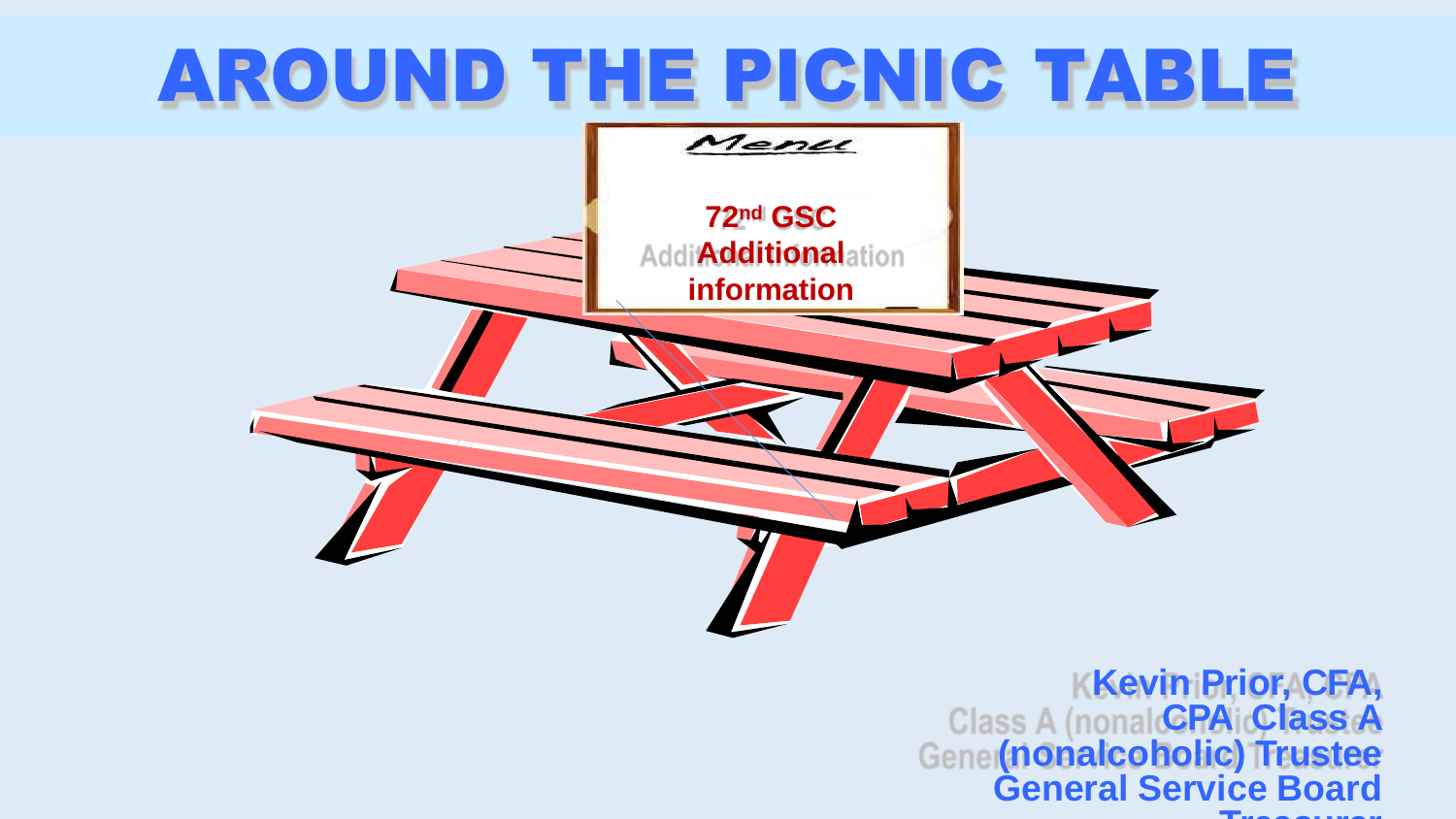### CONSOLIDATED OPERATING EXPENSES – 2021 – \$17.52 M FINANCIAL STATEMENT EXPENSE CATEGORIES CORRECTED PERCENTAGE BREAKDOWN

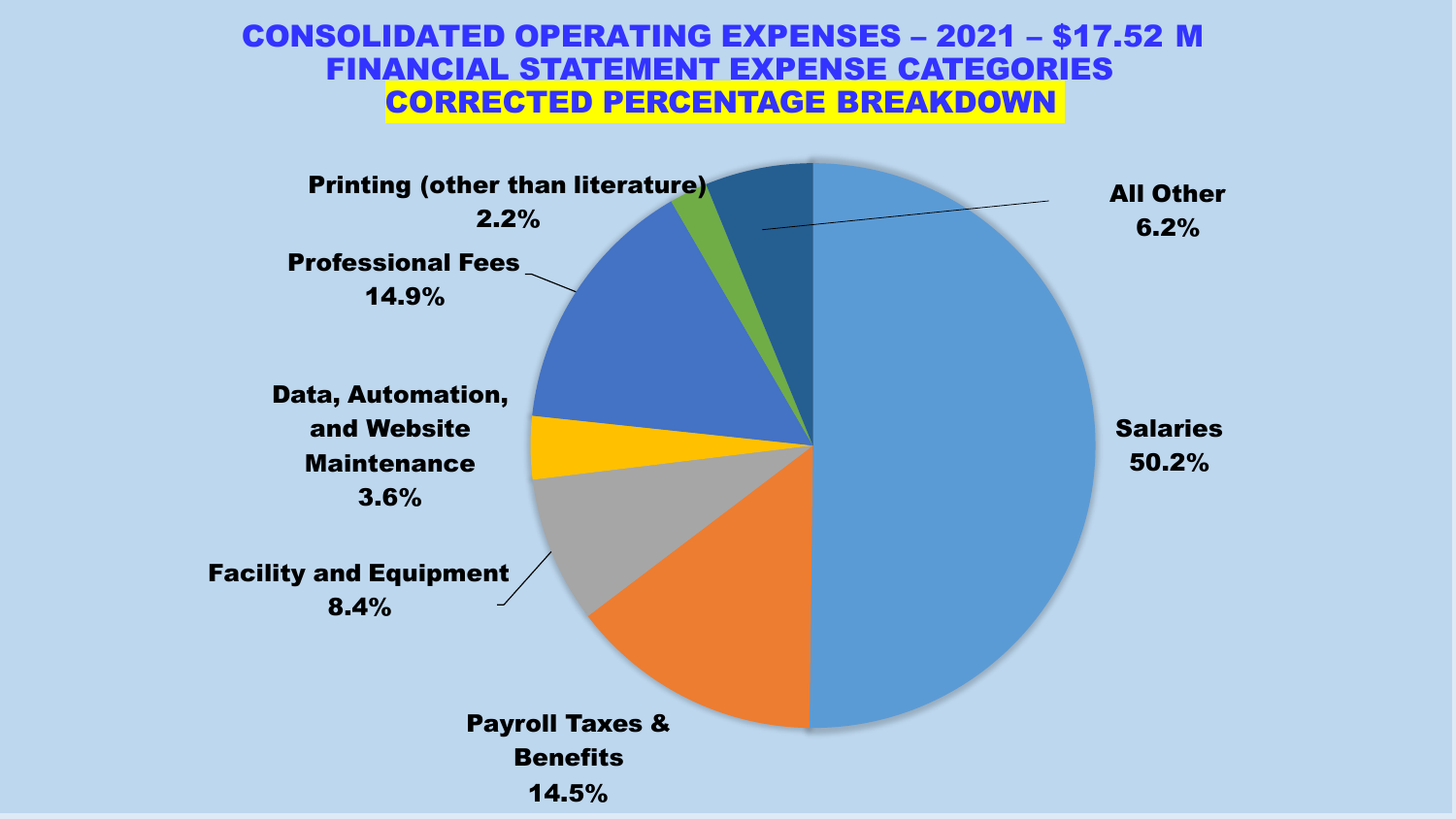### IMPACT OF PANDEMIC ON GSO REVENUE DISTRIBUTION

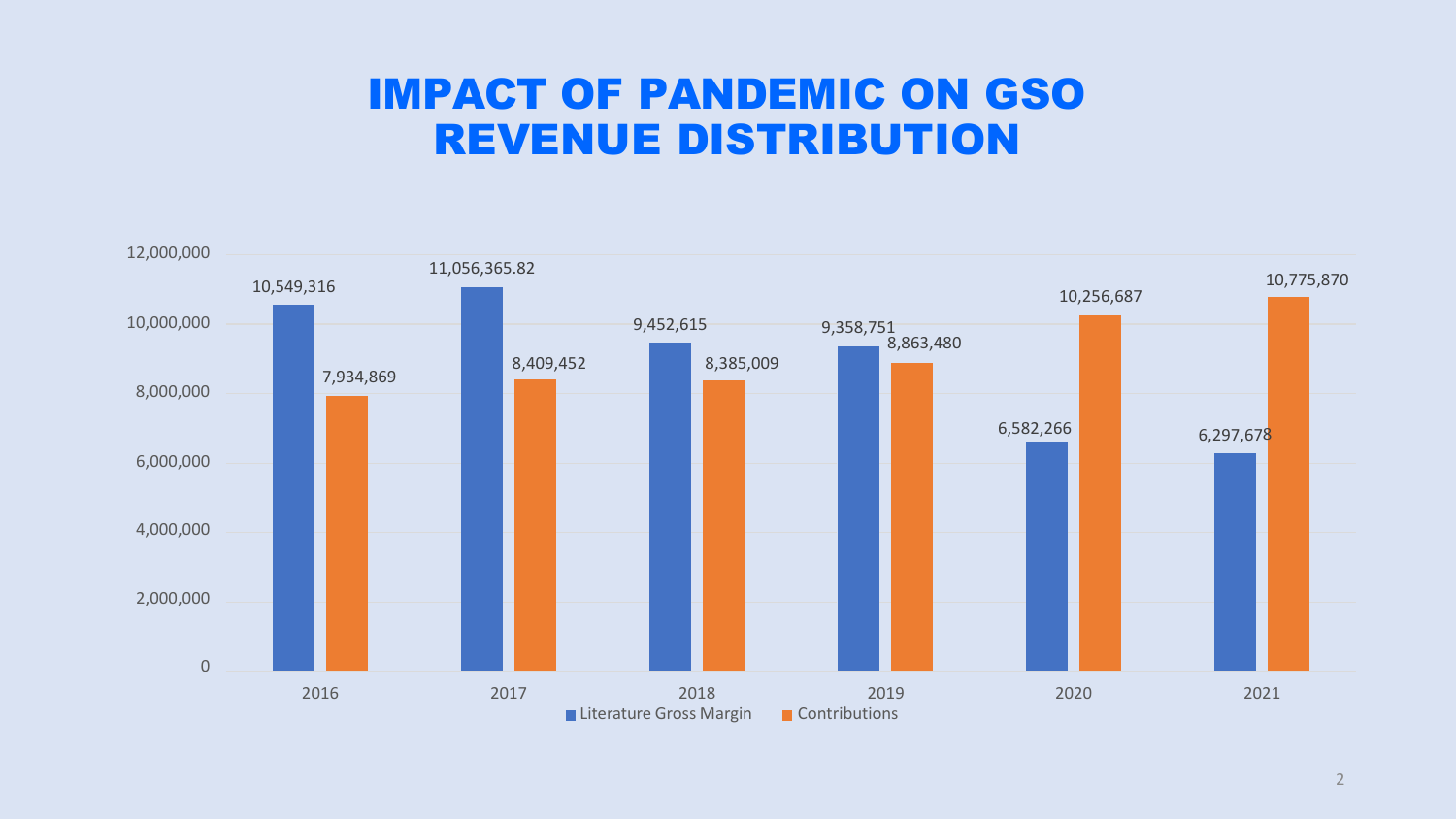## GSO FIRST QUARTER OF 2022

❖Year to date contributions are \$2,715,237. This represents 27% of the 2022 budget of \$10,000,000 (with 25% of the year elapsed) and is \$214,656 more than last year.

- ❖Year to date gross literature sales are \$3,082,012. This represents 28% of the 2022 budget of \$11,000,000 and is \$172,711 more than last year.
- ❖Year to date gross margin (gross sales minus cost of goods sold) is \$1,447,097 which is 22% of the 2022 budget of \$6,534,000 and \$334,661 less than last year.
- ❖Total operating expense year to date is \$3,770,769 which is 21% of the budget amount of \$17,558,625 and \$53,546 more than last year.
- ❖Operating surplus to date is \$643,783 compared to a budgeted operating deficit of \$797,225 and an operating surplus of \$723,413 at this time last year.
- ❖Including non-operating revenue and expense, there is a surplus of \$209,258 compared to a budgeted total deficit of \$1,350,569 and a surplus of \$509,780 at this time last year.
- ❖As of March 31, the reserve fund balance net of Grapevine subscription liability is \$12,872,329, which represents 7.64 months of 2022 G.S.O., Grapevine, and La Viña expenses.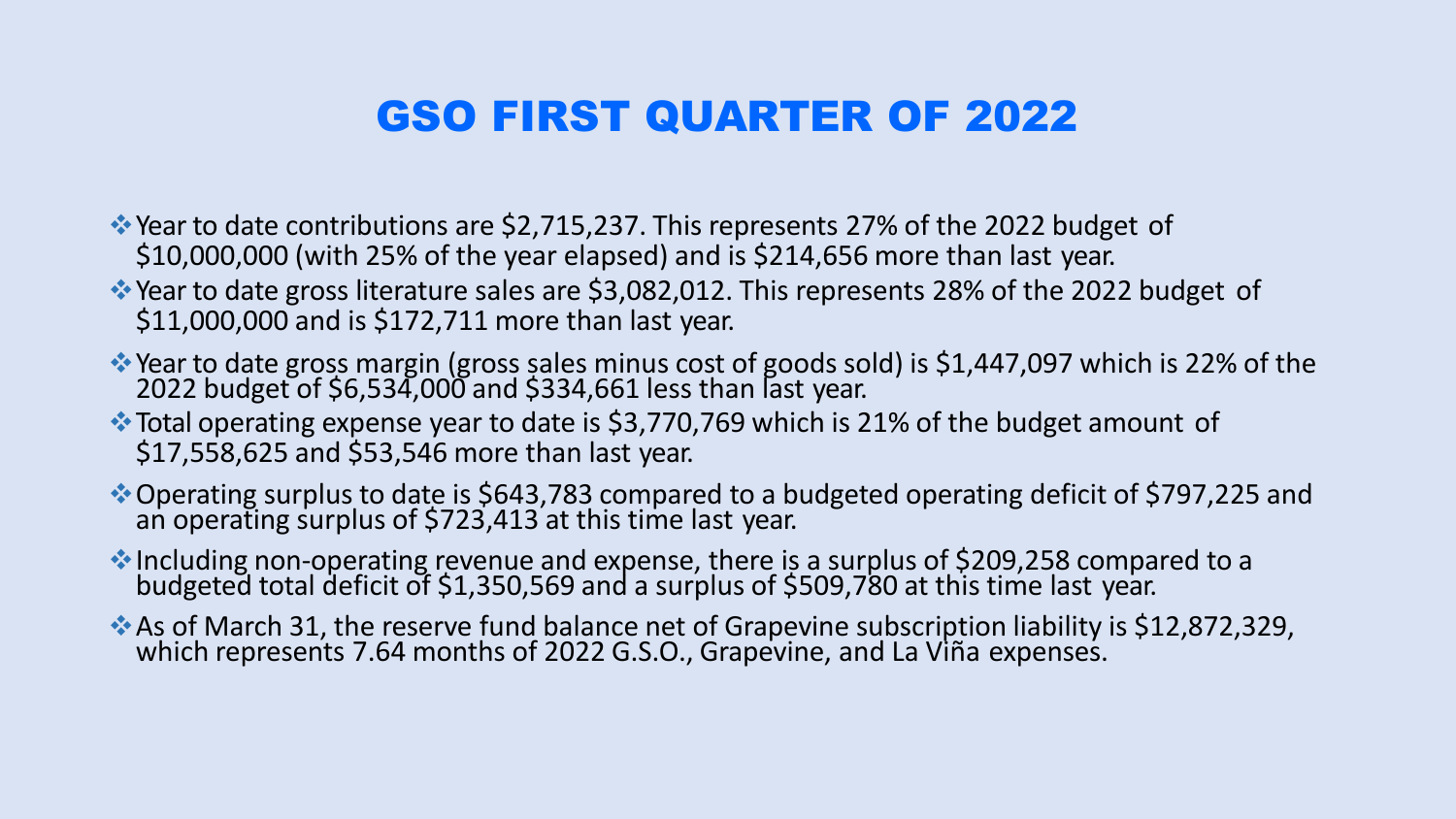# GRAPEVINE FIRST QUARTER OF 2022

- ❖ Grapevine paid print subscriptions decreased 12.2% in 1Q of 2022. Subscriptions for the online and mobile app magazine decreased 20.73%
- ❖ 2022 Grapevine 1Q results were a gross profit of \$218K on the magazine and a gross profit of \$182K on other published items. Operating expenses of \$493K resulted in an operating loss of \$85.7K compared to an income of \$32K (Excluding the \$180K insurance payment) in 2021.
- ❖ General Fund support of La Viña service activity was \$120K in 1Q 2022, compared to \$96K (invoiced in early April 2021).
- ❖ La Viña magazine circulation increased by 3.4% in 1Q 2022 compared to a 33.9% decrease in 2021.